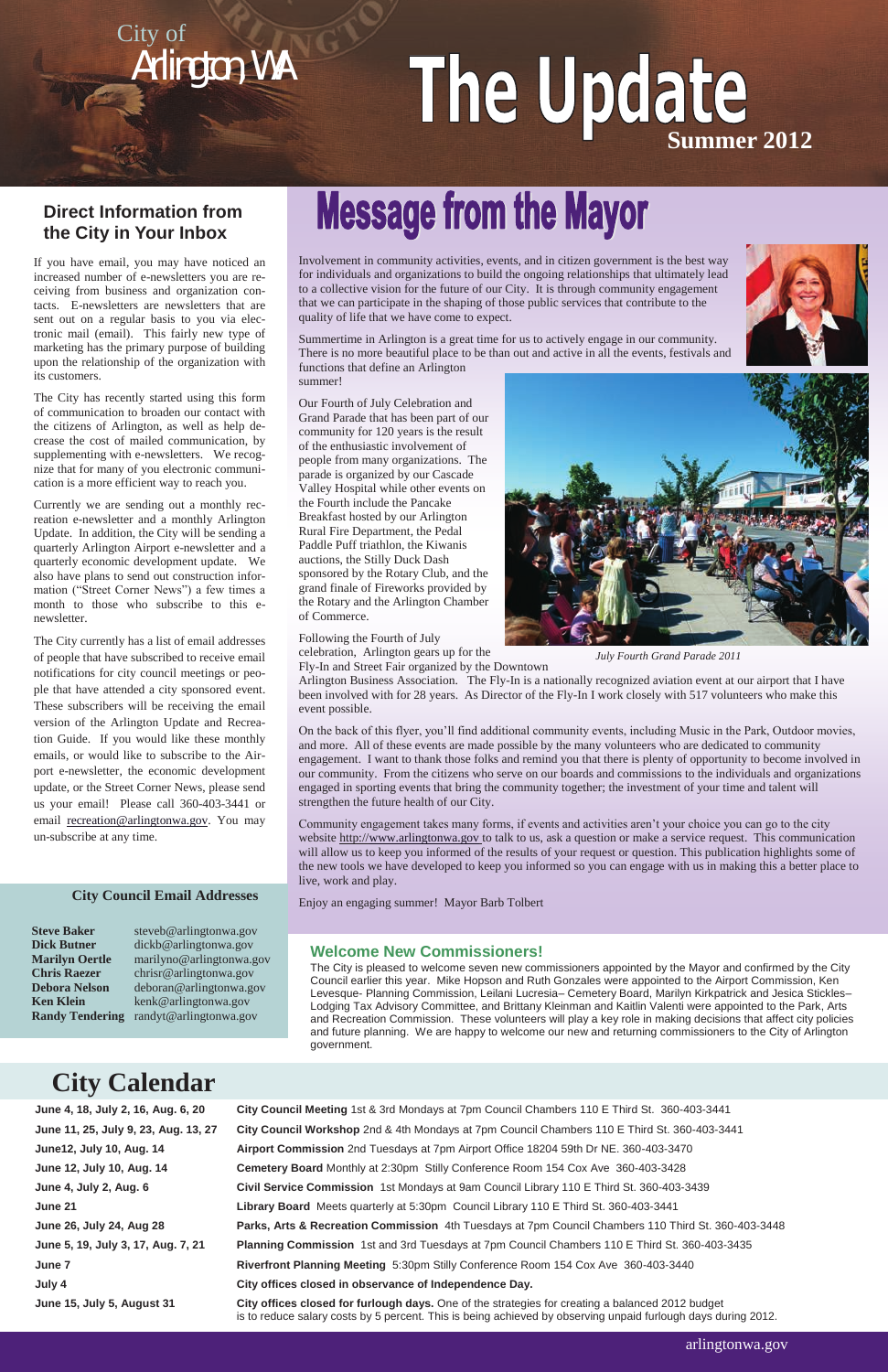# **Street Corner News**

There are a variety of resources and services available to the citizens, businesses, and visitors of Arlington. It is our goal to make your life easier by providing useful information that is easily accessible and services that can be accomplished online.

One of the functions of our website is the **Citizen Service Request** feature. Citizens can easily request city services, track their requests on-line, and see where it is in the process of being resolved. You may have a question about a sidewalk repair or have a business licensing question. Just go to the City's website home page at http://www.arlingtonwa.gov/ to access the Citizen Service Request form.

Requests are automatically routed to the appropriate City staff person for response. City staff can also log your requests if you call, drop in, or mail us your request. Most requests are responded to within two days, but the City gives a response time of ten days as the expected closing date. When the request is closed, the customer receives an email with a response to the request. This system is a tool to provide better communication and customer service, and it also has benefits to tracking and archiving requests.

Another online service is **Xpress Bill Pay.** Utility customers can use this service to make payments on-line using a credit card. There is no fee to use this service. Xpress Bill Pay is fast, secure and convenient. Just go to the homepage at http:// www.arlingtonwa.gov/ and click on **Pay Your Bills**.

Are you considering a construction project at your home or business in Arlington? We now also have the ability to search and track permits, and request inspections. Located under **Doing Business** link on the website [www.arlingtonwa.gov,](http://www.arlingtonwa.gov)  you will find information under **Track Your Permit** and Schedule an Inspection. Alternately, you can directly visit the following links: http://[www.arlingtonwa.gov/inspections](http://www.arlingtonwa.gov/inspections) and http:/[/www.arlingtonwa.gov/permitstatus.](http://www.arlingtonwa.gov/permitstatus)

Under the leadership of Chief Bruce Stedman, the Arlington Fire Department has acquired one of the treasured structural beams of the New York World Trade towers. The New York Port authority has sent these artifacts of the tragedy of 9/11 out to fire departments around the world to commemorate the loss of nearly 3,000 lives, the incredible courage of our first responders, and the recommitment of a nation to its founding ideals and principles.

The attacks on the World Trade Center towers resulted in the largest concentrated emergency service response in American history. At least 100 EMS units raced to the site to set up triage centers from which people were moved to area hospitals. More than 2,000 New York and Port Authority police officers secured the area, searched the Towers and rescued survivors. But the response was, first and foremost, a Fire Department operation.

The summer-long project will replace a traffic signal at the busy intersection with a roundabout to help reduce collisions and congestion.

For that reason, our local firefighters feel a special connection to the events of that day; to all of the firefighters who participated in rescue operations, and particularly to those who subsequently lost their own lives.

The Arlington 9/11 memorial is about the tragedy of all those who lost their lives, about their families and friends, and for a grieving nation. But above all, it is about the firefighters and police who gave their own lives in the very same line of duty faced by emergency responders on any given day in every city and town across our country. It is certainly a memorial to everything we lost on 9/11; but more than that, it is a testimonial to the courage, skill, and unselfish dedication of the men and women who are still risking their lives to insure the safety of ours.

From the concrete rubble at the base of the towers symbolizing a day of utter chaos in New York to the quiet solitude of the skyline in the background, we are moved from a profound sense of loss to a renewed hope that from the selflessness of 343 firefighters and 23 police officers we will emerge a stronger, smarter, and more compassionate nation.

> Last year, Arlington citizens donated approximately \$2,000 and this year, they more than tripled that at  $$6,500$  and

To make a donation to help fund the memorial please call the Arlington Fire Department at 360-403-3600 or donate online at http://www.arlingtonwa.gov/fire.



### **Making Your Life Easier Through Online Services**

During this past year we have seen a significant increase in theft cases, especially burglaries where the suspects are entering a building or residence. On several occasions homes were entered while the occupants were present which creates an added safety threat to those being victimized. Unfortunately, most of these thefts are somehow connected to the illegal use of drugs.

The Arlington Police Department reminds you to take extra precautions to safeguard your property. Keep your doors locked; do not leave valuables in plain sight, especially in your vehicle; use lighting around your home or business to make it less inviting to criminals; consider leaving a radio or television on while away for short periods. Above all, be aware of what is going on around you and your neighbors. Forming a Neighborhood or Business Watch Group is an excellent way to watch out for each other. If something does not look right it probably isn't. Call 911 to report suspicious people or activities. The Police Department needs your help by providing another set of eyes and ears to help rid our community of those who prey on others.

Contact the Arlington Police Department at 360-403-3400 if you would like more information on organizing a Neighborhood or Business Watch Group.

# **Safeguard Your Property, Thefts Have Increased**

#### **SR 9 and Hwy 531 Roundabout Project**

The Washington State Department of Transportation's contractor, Interwest Construction, began prepping the work area in May.

Drivers are encouraged to sign up for WSDOT's

Snohomish County email updates, or visit the Construction Updates page to get the latest information. More information and YouTube videos (about how to drive roundabouts) are available on the WSDOT roundabout website.

[www.wsdot.wa.gov/projects/sr9/sr531intersection/](http://www.wsdot.wa.gov/projects/sr9/sr531intersection/)

#### **67th Avenue NE Phase III**

The City of Arlington has completed design work for the 67th Avenue Phase III Reconstruction Project and construction is set to begin this summer!

**Improvements to 67th Avenue NE will include:**

- Widening of the roadway for a center turn lane
- Completion of the Centennial Trail within Arlington
- Installation of sidewalks and lighting
- New gateway features leading to Arlington's downtown core

**Project benefits:**

- Improves safety and mobility for drivers, bicyclists and pedestrians
- Completes the Centennial Trail within Arlington
- Improves the railroad crossing located at Lebanon Street

 For additional information visit www.arlingtonwa.gov to sign up for electronic "Street Corner News" updates.

**A chance for residents within the city limits to dispose of:** 

refrigerators, computers, printers, recyclable metals, furniture, tires (4), and documents to shred. No hazardous waste, house garbage, or yard waste.

#### **City Spring Cleaning Event June 9, 10am-3pm**



**Must bring your City utility bill** as proof of residency. Located at Arlington Airport 188th Street entrance. 360-403-3457 for information.

On Saturday May 5, members of the Arlington Fire Department participated in the 2012 Muscular Dystrophy Association (MDA) Fill the Boot event. The Muscular Dystrophy Association

was formed in 1950 to combat neuromuscular diseases through research, programs providing medical and support services, and public health education. Since 1954 firefighters have stood by MDA in the fight against neuromuscular disease in raising money and awareness. Fill the Boot is one of MDA's biggest fundraisers and 100% of the money raised goes to MDA.

counting.



It's not just about collecting money. For the Arlington Fire Department, it's personal. A child of one of their own was born with muscular dystrophy so everything they do for MDA, from the Muscle Walk to Fill the Boot, is done to support him as well as the other children and adults affected by this disease.

The Arlington Fire Department wishes to thank the fire personnel who donated their time as well as the citizens who dug deep to support this worthwhile cause.

# **Fill the Boot Event**



# **Arlington 9/11 Memorial**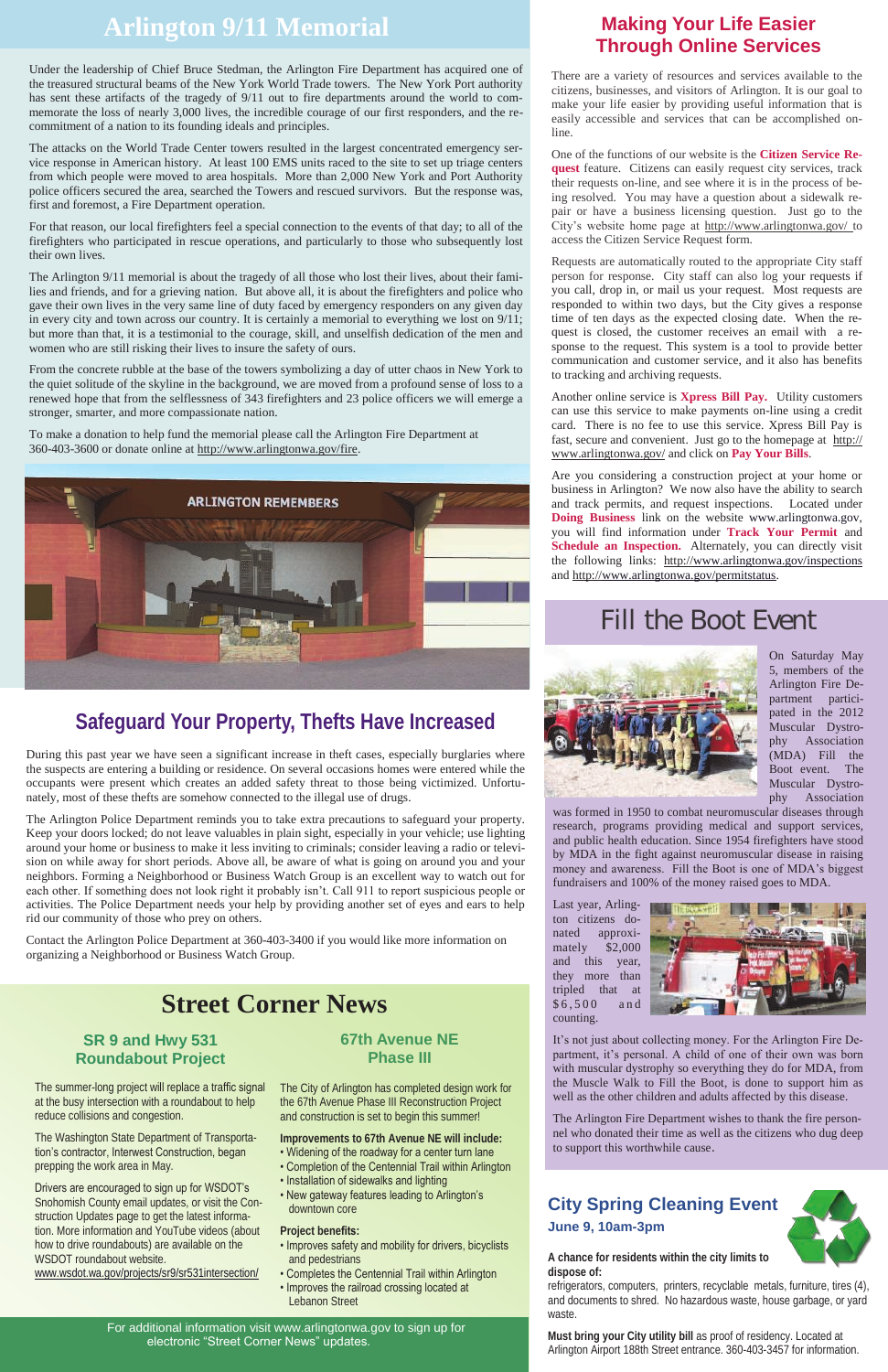### Focus on Economic Development

Economic Development remains important to the sustainability of the Arlington Community. New and expanding businesses not only create job opportunities for our residents but business activity attracts other business activity. Businesses buy services and supplies within the supply chain, employees make purchases on their way home or stop for lunch. A vibrant business community helps create the attractive community we all enjoy.

In December of 2011, developers and the City completed a Binding Site Plan for the re-development of the old Bayliner boat site. Meridian Yachts closed the boat manufacturing facility in 2008 and the nearly 470,000 square foot facility has remained unoccupied the last several years. The facility is now reopening as Arlington Advance Manufacturing Center and will become home to many diverse manufacturers. Currently about 50 percent of the facility has been leased and many of the remaining buildings are being looked at by potential tenants. The increased interest in industrial space in Arlington has not been limited to AAMC; other manufacturing centers in Arlington such as Westar Properties have seen an increase in activity this year.

Having the right tools to attract and retain business is important to our success. On May 17, the City hosted a Business Round Table discussion with representatives from the Economic Alliance of Snohomish County and about 20 members of the local business community. The discussion centered around how to address regional issues affecting Arlington's local businesses.

One attraction businesses have to Arlington is the outstanding work force. Arlington is investigating opportunities to have a technical training facility located in our community. The City has met with representatives from Everett Community College to begin these discussions.

We are also creating opportunities to add retail services to our community. The City Council recently added property to our commercial zoning area on 172nd St NE; this will increase the availability of property for retail activities. The City Council also approved an ordinance that temporarily suspends some impact fees for existing buildings that are changing uses. For more information on Economic Development opportunities in Arlington, please contact Paul Ellis at 360-403-4603 or pellis@arlingtonwa.gov.

## **Chief for a Day**

Kody Cunningham has been selected as the Arlington Police Department 2012

Chief for a Day. Kody is a fifth grade student at President's Elementary who enjoys fishing, basketball, soccer and baseball. On August 16, Kody and his mom Lynnea will be joining Police Chief Nelson Beazley and other members of the Arlington Police Department at the Washington State Criminal Justice Training Commission in Burien for a full day of activities and demonstrations.

Before the big event at CJTC, Kody will be leading the  $4<sup>th</sup>$  of July Parade with lights and siren and will then circle back around jumping in another vehicle to be honored as the Grand Marshal of this year's parade. There are other events planned prior to August  $16<sup>th</sup>$  so that Chief Kody will enjoy his tour as the Arlington Police Department 2012 Chief for a Day.



This is Arlington Police Department's first time participating in the Chief for a Day program. Over 27 Washington agencies are participating in the program this year. A special thanks to Sergeant Kay Schander and Officer Jeff Graves for assisting on this worthwhile project.

> We would like to encourage citizens to take part in a planning effort to formulate a riverfront master plan for the long term future development along the south banks of the Stillaguamish River. A group of city staff, city council, and community members have met twice to get started and tour the area that will be included in the plan. The Riverfront Master Plan will include economic development, zoning/land use, commercial/residential development, design standards, recreational/environmental/art elements, open spaces, and marketing efforts.

#### **Next meeting:**

Thursday, June 7 at 5:30pm, Stilly Conference Room 154 Cox Ave.

Questions? Contact Bill Blake at 360-403-3440 or bblake@arlingtonwa.gov\_or David Kuhl at 360-403-3445 dkuhl@arlingtonwa.gov.

## **Riverfront Master Planning**

Shortly after taking office, Mayor Tolbert suggested that the City employees form a team for the 2012 Arlington Relay for Life. Not only did the employees, family members, and friends form a team, they have formed six "Team Arlington" teams with 65 people participating to date. This has earned them a Silver Level fundraising recognition which we hope to increase to Gold before the Relay event.

Team Arlington participants held several fundraisers during their personal time, including pumping gas, a poker tournament, proceeds from a Panda Express fundraiser, raffles for golf and other gift cards. Team Arlington is honoring past city councilmember Scott Solla with a purple memorial t-shirt that they will wear during the event.

Thank you to the many employees involved in the fundraising effort as well as coordination of the teams. Our champion fundraiser has been Police Detective Rory Bolter. Rory has a special commitment to Relay. His father died of cancer in May of 2009 after he was diagnosed 3 months prior. "I was thankful that he was able to meet his granddaughter Abby. I cannot tell you how hard it is to lose a parent, and it was even harder to see



my father in pain due to the cancer." This year and every year since 2009, Rory walks in the Relay for Life in hopes to help find the cure.

Relay for Life is a national event sponsored by American Cancer Society to raise funds to fight cancer. Team members take turns walking around a track during a 20-hour period. Food, games and lots of entertainment are available. A special survivors' lap and luminaria ceremony make for an emotional and memorable evening. Arlington Relay for Life is Saturday June 23 at 1pm through Sunday June 24 at 9:30am. Join over 100 of Arlington teams at this fun event or make an online contribution! For more information visit <http://www.relayforlife.org> and enter 98223 for event location.

#### **City Employees Support Relay for Life**

With the recent construction and improvements to the Centennial Trail, Arlington has seen a large increase in trail traffic. The Centennial Trail now stretches from the City of Snohomish through the City of Lake Stevens, north to Arlington and beyond to Bryant. Snohomish County manages the trail in all unincorporated areas, and the City of Arlington maintains the trail from 172<sup>nd</sup> Street to Haller Park. The County plans to complete the trail to the Skagit County line in the late fall of 2012. The final project will be approximately 29 miles of paved trail and additional side trail for horses. To have a safe and enjoyable trip on the trail, we want to share a few trail etiquette points.

All users of trails: Always use caution when crossing streets and driveways. Show courtesy to other trail users at all times. Use the right side of the trail except when otherwise designated. Always pass on the left and announce that you are passing. Respect the rights of property owners. Keep dogs on a leash (maximum length 8 feet) and remove pet feces from trail. For more information about sharing the trail with horses visit http://horsesees.blogspot.com/.

Bicyclists: Yield to pedestrians and horses. Give audible warning when passing pedestrians or other bicyclists. Ride at a safe speed. Slow down and form a single file in congested conditions, reduced visibility, and other hazardous conditions.

Pedestrians: Stay to the right side of the trail. Yield to horses. Watch for other trail users. Be especially alert when running. Listen for audible signals and allow faster trail users (runners and bicyclists) to pass safely.

Equestrians: Make sure the trail is designated for horses (horses are not allowed on the Haller Trestle). Remove horse feces from paved trail. Be aware of approaching walkers and bicyclists, and talk to them as they approach. This will help the horse be aware that people are approaching. Ride single file.

If you want to explore the Centennial Trail from Arlington, there are several nice public areas to park your vehicles. Haller Park, located at 1100 West Avenue, has parking, restrooms, a picnic area, and play equipment. Legion Park, located downtown at 114 N Olympic Avenue, features new restrooms, visitor information, picnic area, and parking. The trailhead near  $152<sup>nd</sup>$  Street on 67<sup>th</sup> Ave has a small parking area and portable toilets.



We are excited to welcome the tourists that this new recreation element will bring. It is estimated that there are 500,000 visitors on the Centennial Trail per year. We are working with the City of Snohomish, Lake Stevens, and Snohomish County to develop a trail map that features points of interest and retail areas. Arlington has partnered with the Arlington Arts Council and other community groups to help make our section of the trail special with murals, sculptures, benches, and landscaping. We are fortunate that the trail runs through our downtown center with access to restaurants, businesses, and parks. This is an economic opportunity for our city.

If you would like more information about the Centennial Trail in Arlington please call Arlington Parks and Recreation at 360-403-3448. More information about the Centennial Trail is available online at Snohomish County Parks <http://www1.co.snohomish.wa.us/departments/parks/>or visit the Centennial Trail Coalition website at<http://ctc-of-sc.blogspot.com/> .

## **Centennial Trail News**